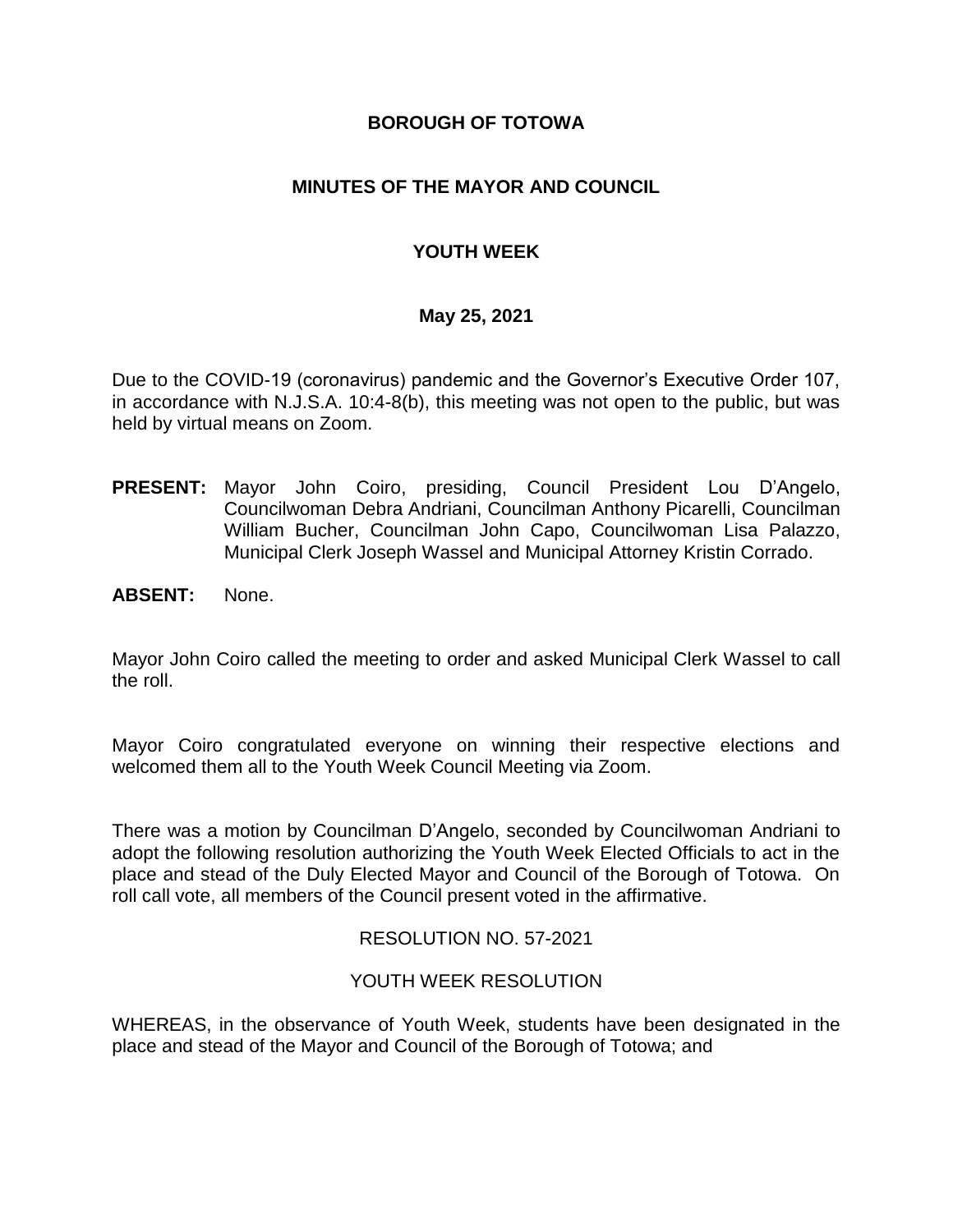WHEREAS, the said students shall conduct the business of the said Governing Body of the Borough of Totowa under the guidance of the duly elected Mayor and Council.

NOW, THEREFORE, BE IT RESOLVED, by the Mayor and Council of the Borough of Totowa, County of Passaic, State of New Jersey, that any and all actions taken on behalf of said Governing Body are hereby and herewith ratified and confirmed as the official actions of the Mayor and Council as if the same were acting directly and in person.

Youth Week Mayor Olivia Ciampa called the meeting to order and asked Borough Clerk Olivia Ormsby to call the roll of the 2021 Youth Week Council.

- **PRESENT:** Mayor Olivia Ciampa, presiding, Councilman Sean Puglise, Councilwoman Makayla Porter, Councilman Ethan Lamberty, Councilman Daniel Bucher, Councilwoman Arrian Wynter, Councilman Dante Palazzo, Municipal Clerk Olivia Ormsby and Municipal Attorney Mackenzie Beazley.
- **ABSENT:** None.

Mayor Ciampa asks everyone to stand for the Prayer and Pledge of Allegiance to the Flag.

Borough Clerk Ormsby recited the following Prayer of the Meeting: Dear Lord: the Mayor and Council pray, that courage and strength abundant be given that the actions of this Council be of benefit to all of the residents of the Borough of Totowa. Lord: we also pray, that you give courage and strength to the Youth Week Mayor, Council and Officials, so that we may fulfill our duties—under the guidance of this duly elected Mayor and Council—to the best of our abilities. And Lord: may you bless our families and friends, teachers and school officials, for all of their love and support.

Borough Clerk Ormsby led everyone in the Pledge of Allegiance to the Flag with the public participating.

Mayor Ciampa asked Borough Clerk Ormsby to read the statement of the meeting.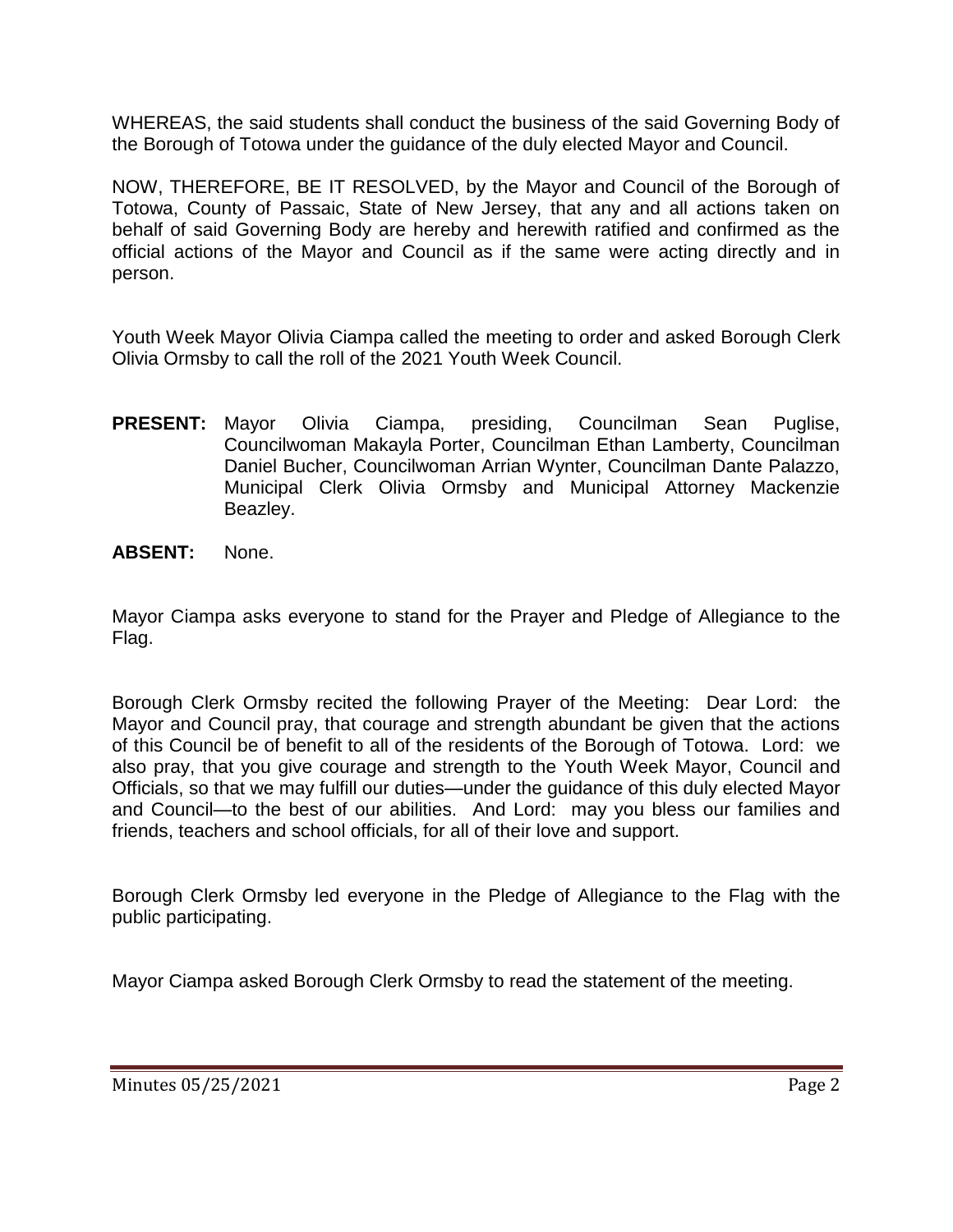Borough Clerk Ormsby reads the following statement: This meeting of the Mayor and Council held on this day is being held in accordance with Chapter 231, Public Laws 1975 of the State of New Jersey as amended. The agenda for this meeting has been prepared and distributed to the Mayor and Council and a copy has been on file in the Office of the Borough Clerk.

Mayor Ciampa asked if any Members of the Council, the Borough Clerk or the Borough Attorney wished to address the Council.

Borough Attorney Mackenzie Beazley: Gave the following report.

Honorable Mayor and Council:

Please be advised that the Borough of Totowa is being sued as a Third-Party defendant by Occidental Chemical Corporation in a federal lawsuit seeking contribution and cost recovery under the Comprehensive Environmental Response, Compensation and Liability Act. By way of background information, a company known as Diamond Alkali Company in Newark, New Jersey manufactured Agent Orange from 1951 through 1969. Dioxin, a by-product of that chemical, was discharged into the Passaic River and polluted a 17 mile stretch of the river. This portion of the River is also referred to as the Passaic River Superfund site.

From approximately 2005 to 2013, Totowa was involved in similar litigation brought pursuant to the New Jersey Spill Compensation and Control Act. In that case, the New Jersey Department of Environmental Protection sued Maxus Energy Corporation to recover costs incurred by New Jersey to clean up the Passaic River and Newark Bay. Maxus was the parent company of Diamond Alkali and asserted that Totowa and other municipalities contributed to the River's contamination through their storm water systems which discharged into the waterways. After many years of litigation, the towns settled with the NJDEP to end the lawsuit.

Maxus eventually sold Diamond Alkali to Occidental. Totowa and 41 other towns are now being sued under the federal statue on the same theory of liability that they contributed other contaminants into the Passaic River which then settled in the sediments and polluted the River. Once Totowa is officially served with this lawsuit, the Borough will have 90 days to file an Answer. I will continue to keep you informed as this litigation proceeds.

Mayor Ciampa asked if any citizens watching via Zoom wished to be heard.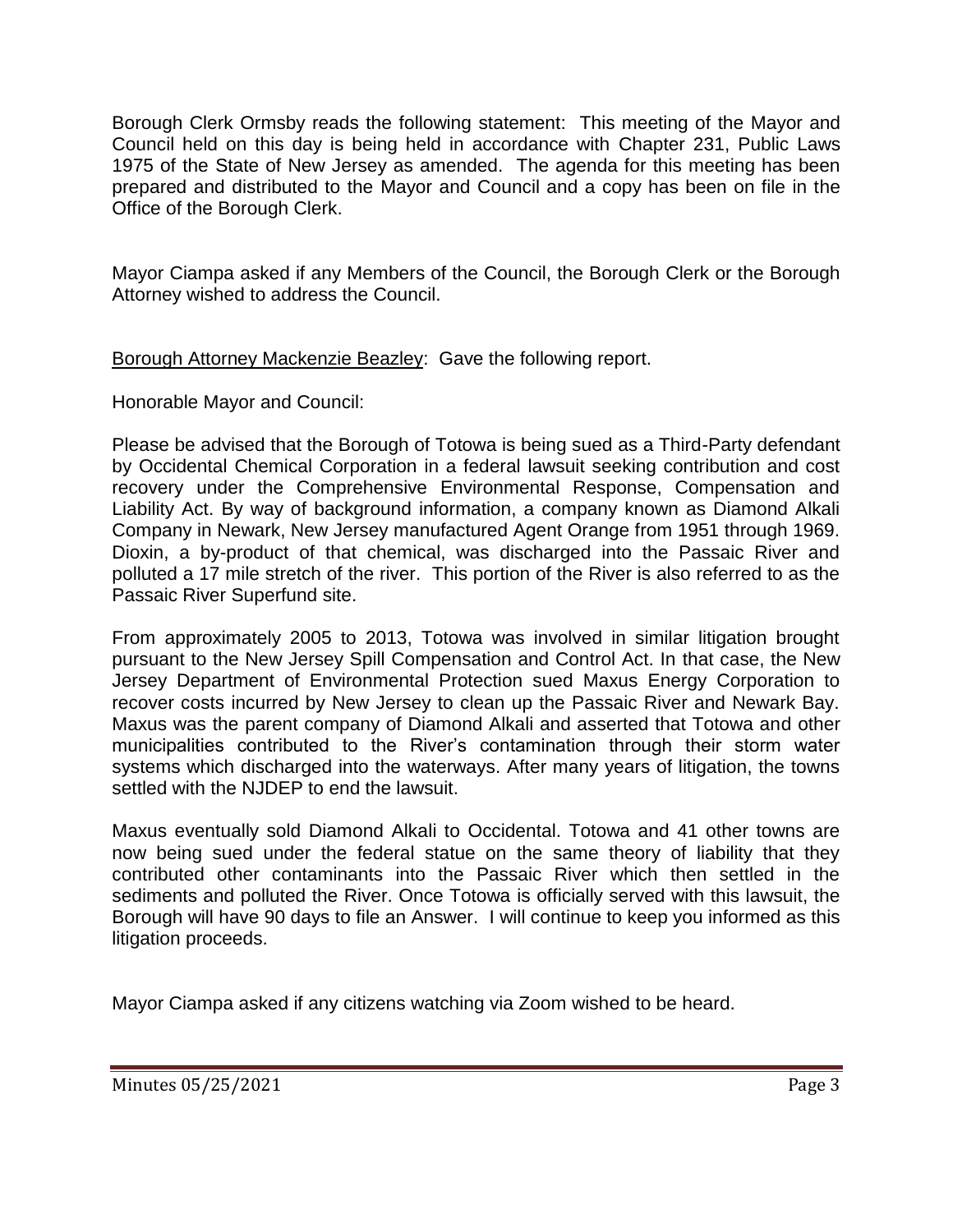### CITIZENS HEARD:

William Laguna, 10 Margaret Street & Silvio Maddamma, 4 Crescent Avenue: Said that their streets have not been paved/repaired in many years and that when it snows, they don't even get their roads salted. Mayor Coiro: Responded, that he will take a ride down to the area with Department of Public Works Superintendent Jim Niland to take a look.

Mayor Coiro: Announced that we have not received any emailed questions pertaining to the public portion of the meeting.

There was a motion by Councilman Puglise, seconded by Councilwoman Porter to approve the Minutes of the Mayor and Council for the meeting of May 11, 2021. On roll call vote, all members of the Youth Week Council present voted in the affirmative.

## COMMITTEE ON FINANCE:

Borough Clerk Ormsby announced that we will now have a report from the Tax Assessor and then the Tax Collector.

### Tax Assessor Danica Pascucci: Gave the following report.

Honorable Mayor and Council,

2021 began with an increase in total ratables from 2020 of approximately 35 million dollars. This increase was due to Added assessments, completion of the new Data Center and partial construction of other projects. The Assessment/Sales ratio Increased from 97.38% to 102.77%

The 2021 Tax Appeal deadline was April 1<sup>st</sup>. The Passaic County Board of Taxation has received 1,709 appeals, of which 16 were filed by Totowa taxpayers. These appeals were heard on May 13<sup>th</sup>. 26 State Tax Court appeals were filed. 44 Tax Court cases have been settled or withdrawn over the past year, leaving a pending total of 61 at the State level. The Borough Tax Counsel, appraiser and I continue to negotiate settlements or prepare for trial.

239 deeds were processed in 2020 which is a slight increase from the year prior. Of these 239, 183 involved an exchange of money. So far for 2021, 30 deed transactions have been recorded, but only 16 are considered valid for sales analysis. As always, should you have any questions or comments, please stop by the office.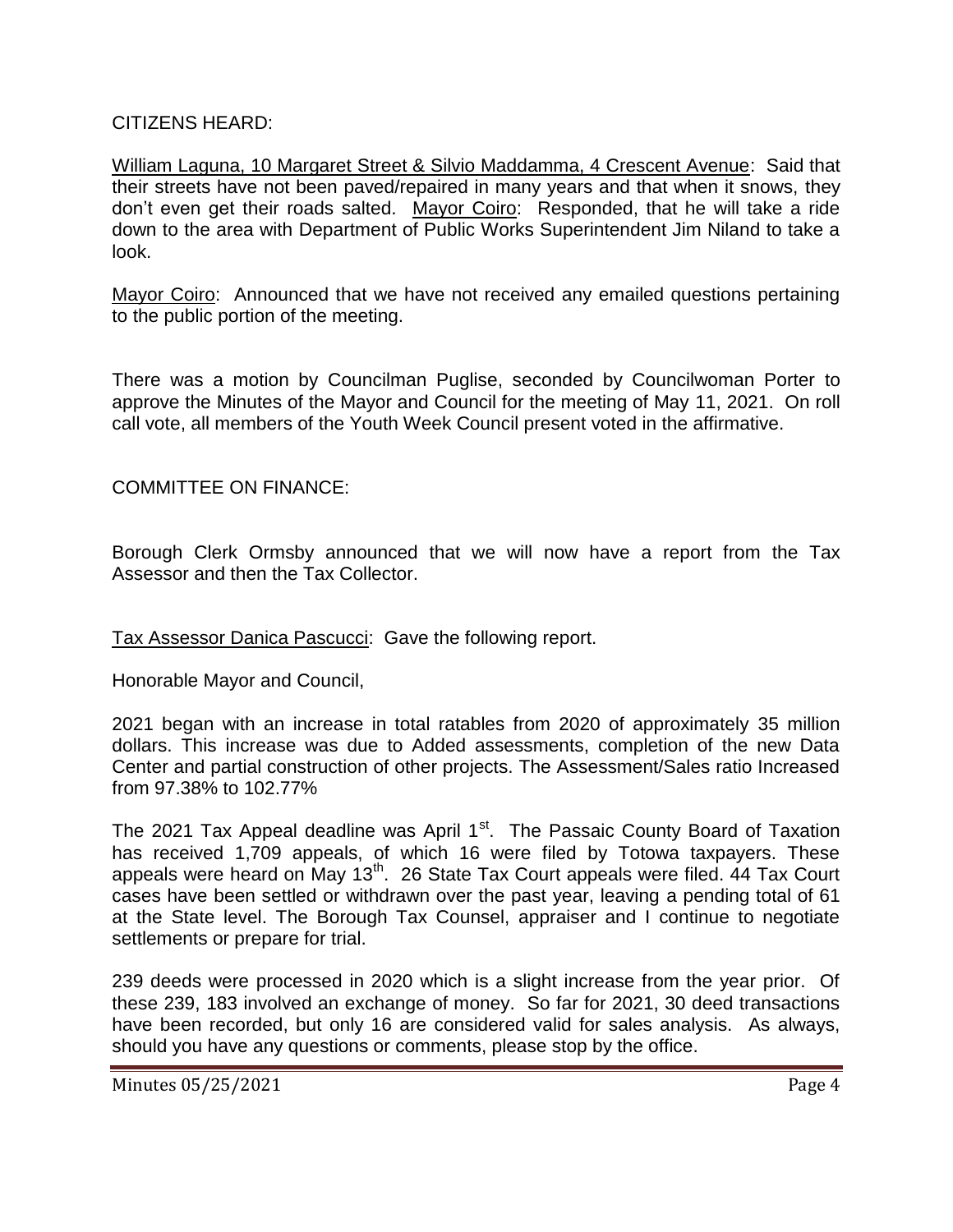Tax Collector Gianna Navarra: Gave the following report.

Honorable Mayor and Council,

In Totowa, there are 3,823 line items in total. Seventy-eight (78) are for vacant land and 3,427 are for residential properties. There are 235 commercial properties, 79 industrial properties and two farms. In addition, there are 119 exempt properties, nine railroad properties, two schools, 69 public properties, six charitable properties, nine cemeteries and 33 miscellaneous items.

Taxes collected in the year 2021 thus far equal \$27,901,821.71 and we have collected 2020 past due taxes in the amount of \$341,414.11. The amount distributed to the County/Open Space and Added Assessment taxes are \$8,337,694.83. Totowa Schools received \$7,411,735.35 and Passaic Valley High School received \$4,502,737.25. Our collection percentage rate for 2020 was reported at 98.68%.

Regarding tax deductions given in the Borough of Totowa for 2021, they are as follows: 66 senior citizens, 11 disabled persons, 168 veterans and 57 widow of veterans.

Reporting on our tax liens, there are six outside liens and three municipal liens.

There was a motion by Councilman Lamberty, seconded by Councilman Puglise to approve Resolution No. 2021-12 for the payment of bills. On roll call vote, all members of the Youth Week Council present voted in the affirmative.

There was a motion by Councilman Lamberty, seconded by Councilman Puglise to adopt the following resolution authorizing the Treasurer to issue refunds to various property owners pursuant to overpayment of 2<sup>nd</sup> Quarter 2021 taxes. On roll call vote, all members of the Youth Week Council present voted in the affirmative.

# RESOLUTION

WHEREAS, there has been an overpayment of 2nd quarter 2021 taxes on the property listed below, and

WHEREAS, the taxpayer is entitled to a refund, and

WHEREAS, the chart sets forth the refund as follows: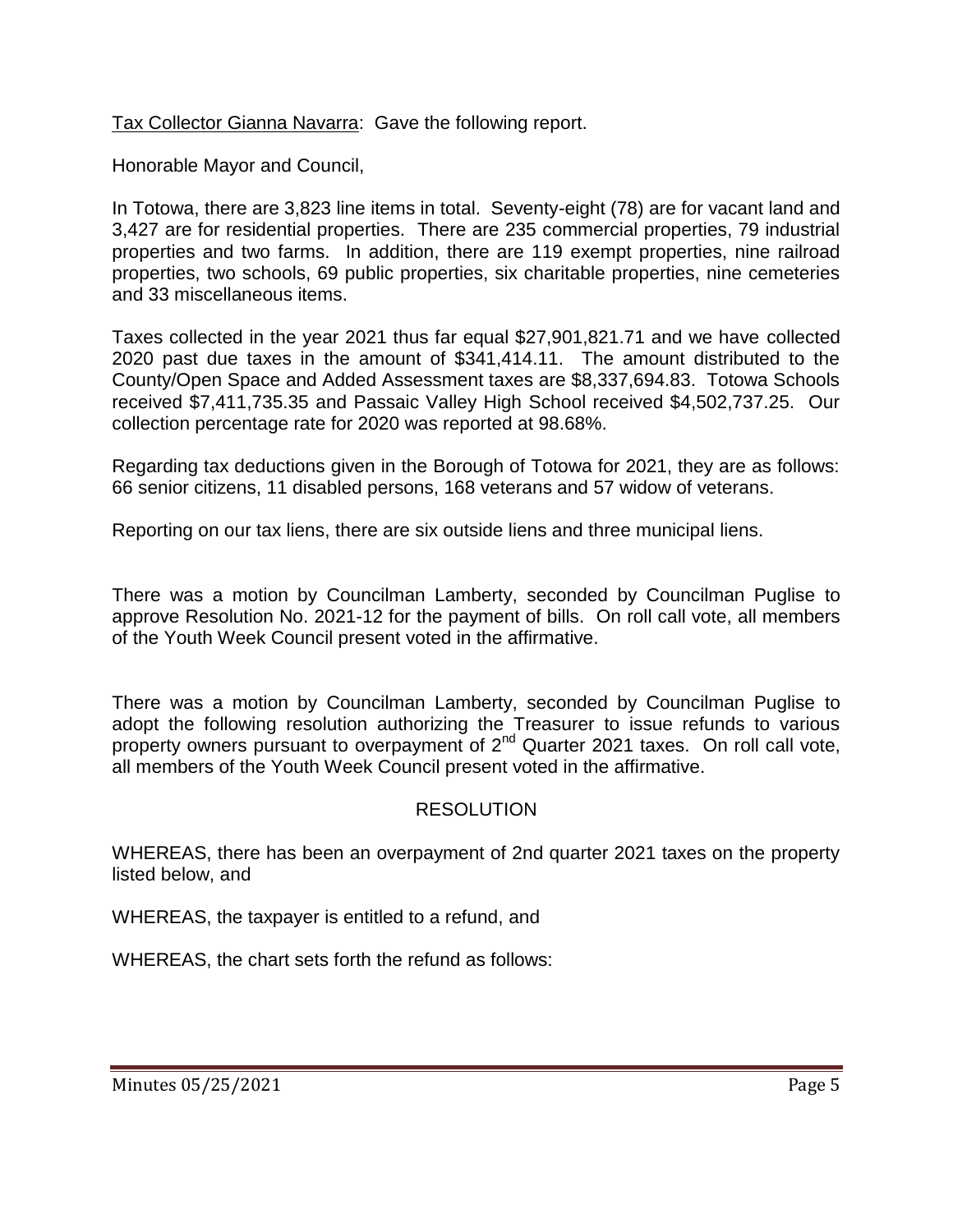| <b>Block Lot</b> |    | <b>Property Owner</b>                                | Payable To:                                                             | Overpayment  |
|------------------|----|------------------------------------------------------|-------------------------------------------------------------------------|--------------|
| 13               | 5  | 38 Willard Ave.<br>Benito & Rose Veltri              | <b>Benito Veltri</b><br>38 Willard Ave.<br>Totowa, NJ 07512             | 454.46<br>S. |
| 117              | 15 | 224 Dewey Ave.<br>Ahsan Hasnath                      | Corelogic<br>Attn:Refund Dept.<br>PO Box 9202<br>Coppell, TX 75019-9760 | \$1,925.49   |
| 131              | 10 | 48 Duffus Ave.<br>Sean Williams &<br>Angela Corsetto | Corelogic<br>Attn:Refund Dept.<br>PO Box 9202<br>Coppell, TX 75019-9760 | \$2,132.57   |

NOW, THEREFORE, BE IT RESOLVED, that the overpayment shall be refunded to the taxpayer, as stated above, and the Treasurer is authorized to issue separate checks for the refunds, which shall be paid to the stated property or taxing authority.

There was a motion by Councilman Lamberty, seconded by Councilman Puglise to adopt the following resolution authorizing the Tax Collector to adjust  $3^{rd}$  &  $4^{th}$  Quarter 2020 taxes for Luis Torres, 18 Vita Road, Block 165, Lot 9 due to a 100% Exemption for a 100% permanent and total disability. On roll call vote, all members of the Youth Week Council present voted in the affirmative.

### RESOLUTION

WHEREAS, Luis Torres, 18 Vita Rd., Block 165, Lot 9 has applied for a 100% exemption for a 100% Permanent and Total Disability due to a wartime service connected disability; and

WHEREAS, he meets all the requirements for the exemption, and his 100% disability became effective on March 19, 2019; and

WHEREAS, he is "Exempt" from real estate taxes from the date of transfer of title to Luis Torres as of July 1, 2020.

NOW, THEREFORE, BE IT RESOLVED, by the Mayor and Council of the Borough of Totowa that the Tax Collector is authorized to adjust off the 3rd and 4th quarters of 2020, and the property will be listed on the 2021 Tax List as "Exempt".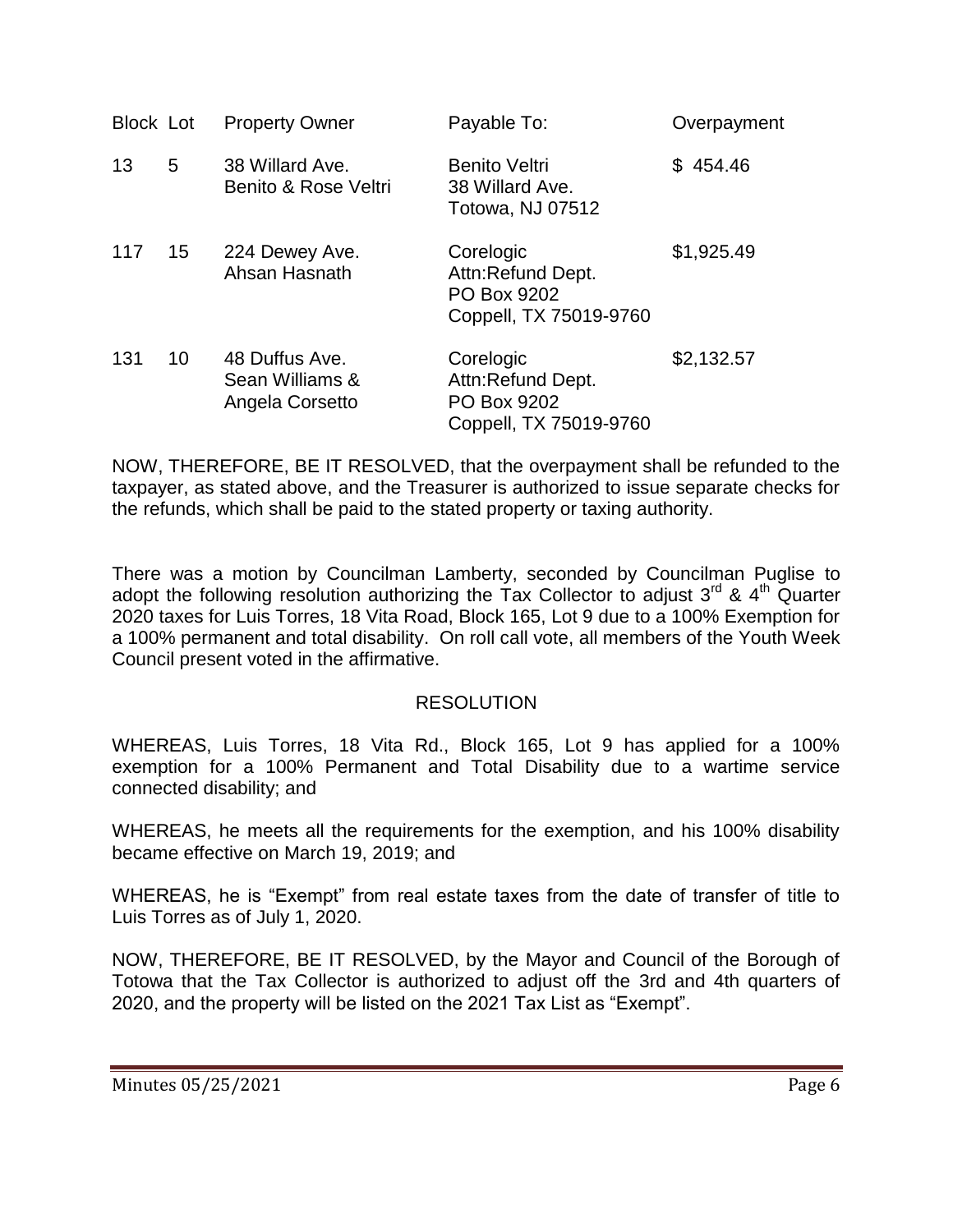There was a motion by Councilman Lamberty, seconded by Councilman Puglise to adopt the following Resolution To Introduce The 2021 Municipal Budget. On roll call vote, all members of the Youth Week Council present voted in the affirmative.

# RESOLUTION NO. 58-2021

### RESOLUTION TO INTRODUCE THE 2021 MUNICIPAL BUDGET

BE IT RESOLVED, that the following statements of revenues and appropriations attached hereto constitute the local Budget of the Borough of Totowa, Passaic County, New Jersey for the year 2021.

BE IT FURTHER RESOLVED, that the said Budget be published in The North Jersey Herald and News in the issue of June 18, 2021, and that a hearing on the Budget will be held at the Municipal Building on June 29, 2021 at 7:30 P.M. or as soon thereafter as the matter may be reached.

COMMITTEE ON PUBLIC SAFETY:

Borough Clerk Ormsby announced that we will have a report from the Police Chief and then the Fire Chief.

Police Chief Kacey DiPasquale: Gave the following report.

Honorable Mayor and Council,

Happy to report that all our Members of the Police Department are Healthy, and we are fully staffed to the pre-Covid 19 levels. As Police Officers, we fall under the category of first responders as do Fireman and EMT's. With that being said, the Passaic County Health Department was able to get the Covid-19 Vaccines for the Police Department during the first few weeks of January. Most of the Officers took part in getting the vaccine. The vaccine offered was Moderna, which was a two-part vaccine and was distributed at the International School on Grand Street in Paterson, NJ.

The Police Department applied and was awarded a \$7,500.00 grant for Distracted Driving for the month of April 2021. The slogan for the campaign was "UDrive, UText, UPay." We identified four Main roads to enforce which consisted of Route 46, Riverview Drive, Union Boulevard, and Totowa Road. Officers performed 424 Motor Vehicle Stops, issued 324 Traffic Tickets, made 2 Arrests, and impounded 24 Vehicles. This was a very successful campaign, and we look forward to participating in it again next year.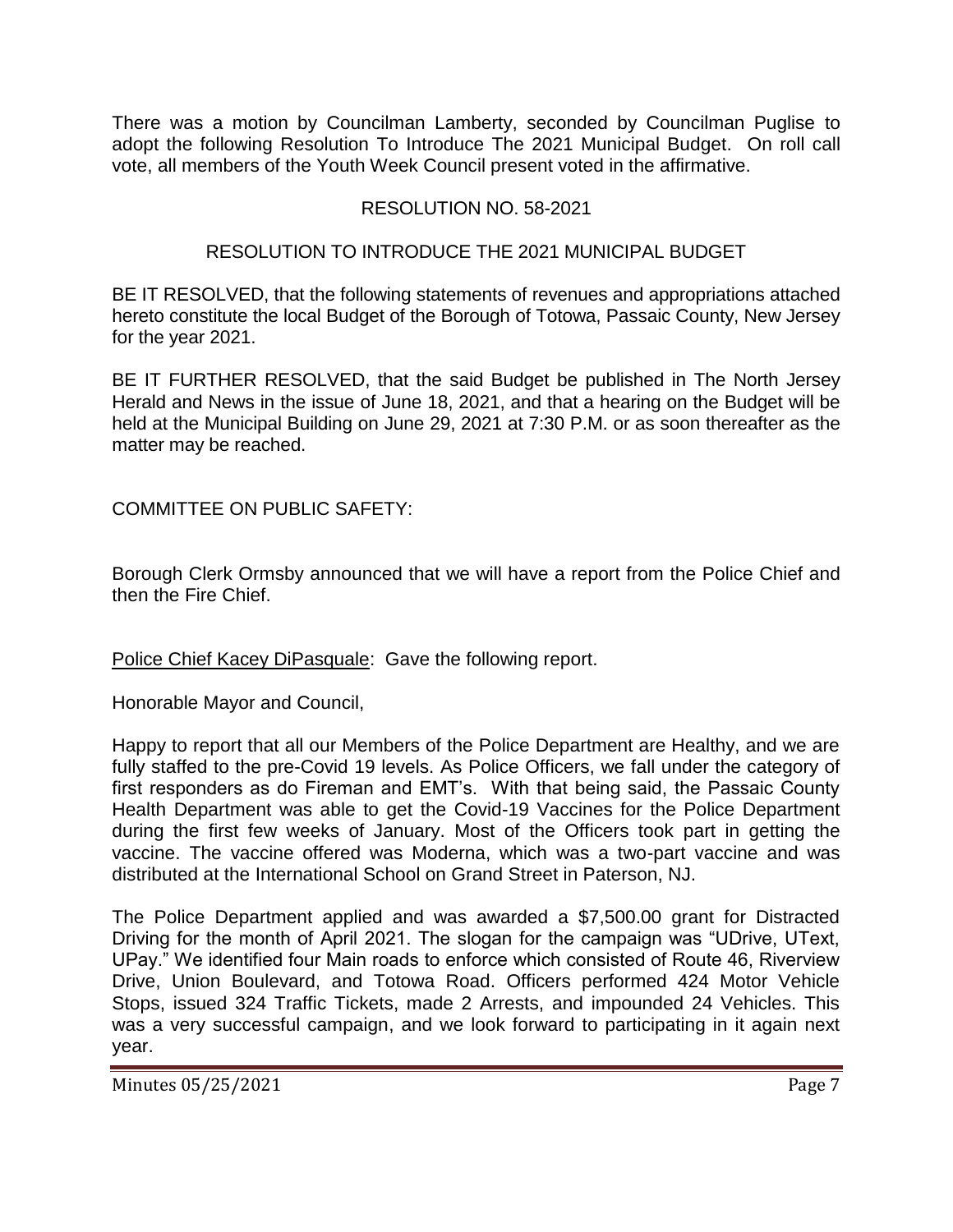We also just took delivery on two brand new Speed and Message Board trailers. They were just lettered with Totowa Police and had a Police Patch put on it as well. They already have come in handy for deployment for certain streets for speeding, and for town messages along Union Boulevard including the second annual Car Show held on May 2, 2021.

I would like to again thank the Mayor and Council for the recent hiring of Officer Dan Rinaldi. Officer Rinaldi comes to Totowa Police with over five years of experience as a transfer. He will be a great addition to the Officers of the Totowa Police Department. Lastly, I would like to wish everyone a safe, happy, and healthy summer.

Fire Chief Valerie Schopperth: Gave the following report.

Honorable Mayor and Council,

The Totowa Fire Department has been busy during the first part of 2021. We have responded to 120 calls to date. These calls have been mostly minor ranging from smoke conditions from unattended cooking to rescuing ducklings from a storm drain.

Volunteer Fire Company #1 took delivery of a new 100ft. E-One Aerial Ladder Truck in March of 2020 but due to the pandemic, the unit was not in full service until June. Training was delayed until a representative from E-One was able to travel from Ocala, Florida to train our members. I am happy to report that the Truck is in full service providing fire and life safety to our residents and local businesses.

Our borough has seen much growth in the recent years and through the help of the Mayor and Council, the Fire Department will be ready for the increasing demands in keeping everyone safe.

Some of our members are participating in Firefighter Cancer Assessment and Prevention Study being conducted by Rutgers University's Environmental & Occupational Health Sciences Institute. This study is focused on understanding cancer causing exposures, their effects and cancer prevention in firefighters.

We look forward to a safe and healthy remainder of 2021. See you at this year's Holiday Parade to help bring joy to all our residents. Something we can all look forward to.

There was a motion by Councilman Puglise, seconded by Councilwoman Wynter to adopt the following Resolution Authorizing The Borough Of Totowa Towing List For 2021/2022 License Term. On roll call vote, all members of the Youth Week Council present voted in the affirmative.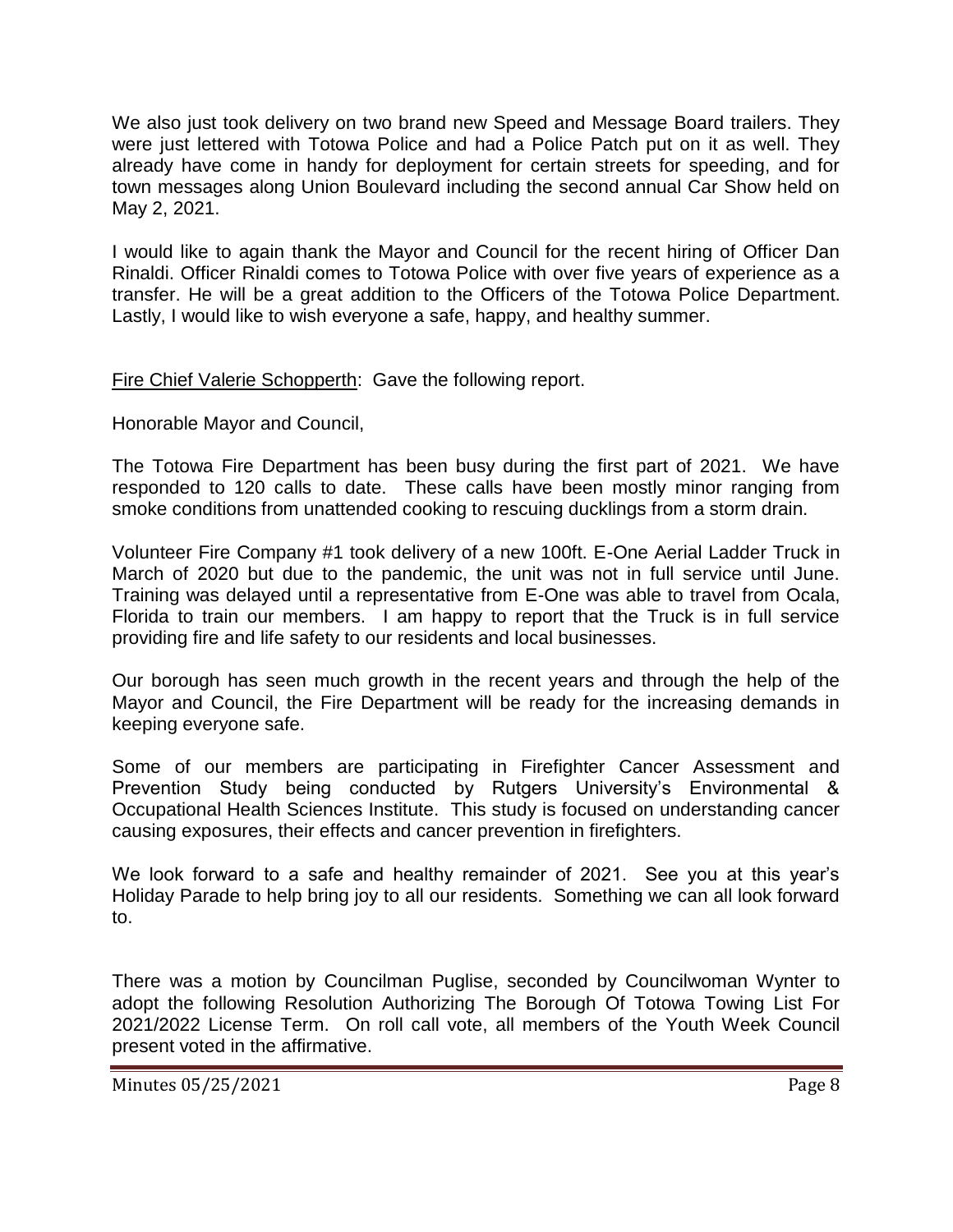# RESOLUTION NO. 59-2021

### RESOLUTION AUTHORIZING THE BOROUGH OF TOTOWA TOWING LIST FOR 2021/2022 LICENSE TERM

WHEREAS, the Mayor and Council of the Borough of Totowa desire to establish a list of towing services to be used by the Borough of Totowa Police Department for the removal, towing and storing of motor vehicles and to set rates and charges for the same; and

WHEREAS, by Ordinance No. 5-2015 adopted February 24, 2015, the Mayor and Council of the Borough of Totowa established the minimum requirements for a towing contractor to provide services including the removal, impoundment and storage of vehicles; and

WHEREAS, a towing list shall be kept with the Borough of Totowa Police Chief; and

WHEREAS, all towing services placed on the towing list shall be available to respond to a call in accordance with a towing rotation schedule of on-call status established by the Borough of Totowa Police Chief; and

WHEREAS, when the need arises, the Borough of Totowa Police Department will call the towing service on the top of the list, which is on-call with the towing rotation schedule. The towing service called shall be placed on the bottom of the towing list and not called again until all other towing services have been called; and

WHEREAS, all towing services shall respond to a call in any part of the Borough within fifteen (15) minutes of a call. If a towing service does not respond within fifteen (15) minutes of a call, the towing service next on the list shall be called and entitled to provide services as needed; and

WHEREAS, all towing services shall be performed in a safe manner and shall be responsible for ensuring the proper and safe storage of all motor vehicles towed; and

WHEREAS, the Borough of Totowa Police Chief has recommended that the following towing services be placed on the towing list for the Borough of Totowa:

- 1. Frank Leah Towing Service, Inc. 6 Wilson Avenue Totowa, New Jersey 07512
- 2. Totowa Tire Service, Inc. 589 Union Boulevard Totowa, New Jersey 07512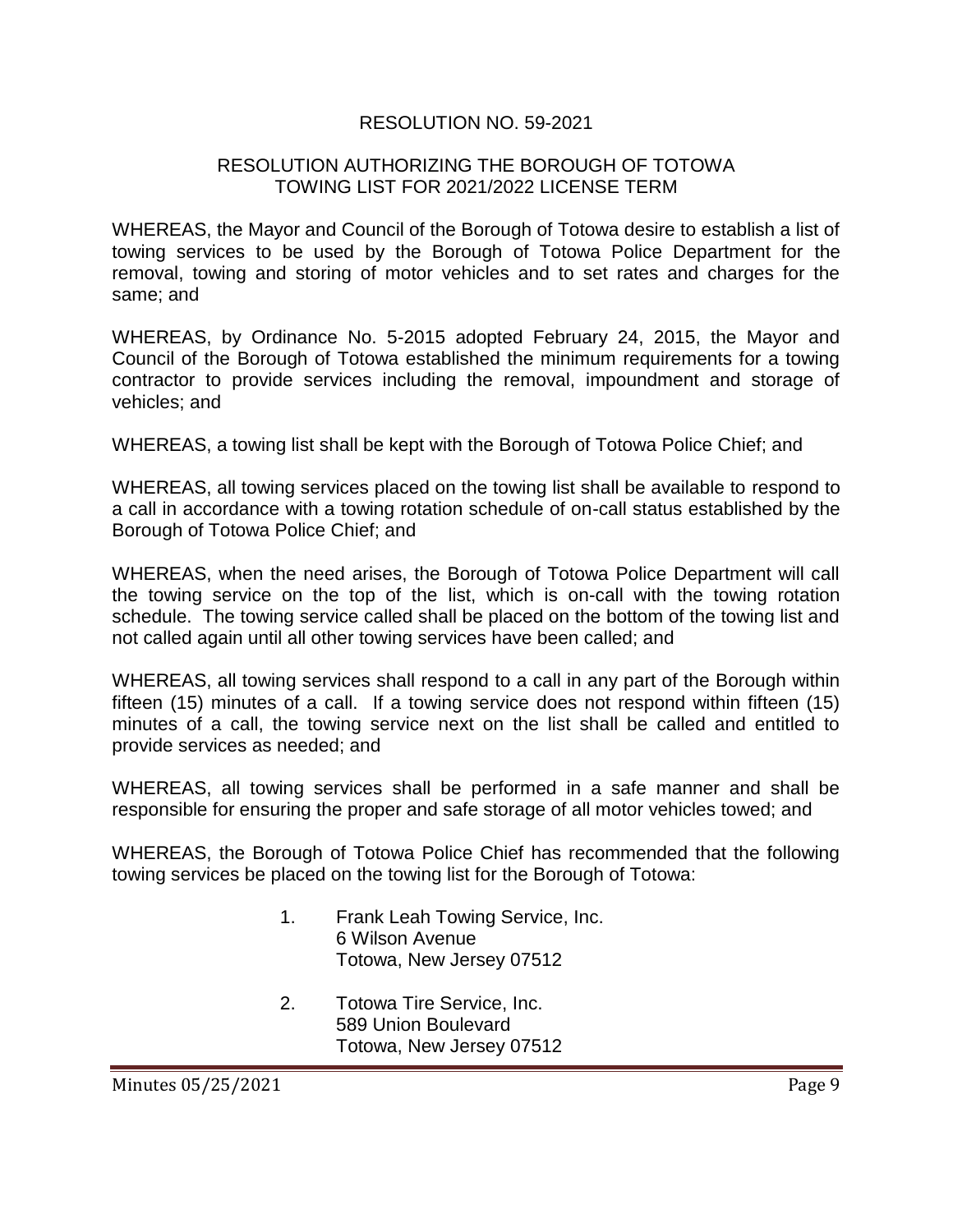- 3. North Jersey Towing & Recovery, Inc. 84 Union Boulevard Totowa, New Jersey 07512
- 4. JML, Inc. 116 Dorsa Avenue Wayne, New Jersey 07424
- 5. Pohlman's Gulf LLC 160 Union Boulevard Totowa, New Jersey 07512

WHEREAS, these towing services have the appropriate vehicles, related equipment and storage facilities and maintain the required licenses and insurance to perform these necessary services for the Borough of Totowa; and

WHEREAS, the towing list shall be in use for a period of one (1) year effective July 1<sup>st</sup> of each year and expire on June 30<sup>th</sup> of the following year.

NOW, THEREFORE, BE IT RESOLVED, that the Mayor and Council of the Borough of Totowa do hereby establish a towing list of the above companies to be used by the Borough of Totowa Police Department for the towing and storage of vehicles.

COMMITTEE ON PUBLIC WORKS:

Borough Clerk Ormsby announced that we will now have a report from the Superintendent of Public Works.

Superintendent of Public Works Michael McGovern: Gave the following report.

Honorable Mayor and Council,

This time of year, the Department of Public Works is very busy getting all the parks and fields in the Borough of Totowa cleaned up from the winter months. We are also aerating fields and parks with reseeding, in addition to mulching and planting 325 flowers along Union Boulevard and the PAL grounds.

We have also begun our road paving program which will include Dey Hill Trail, Craig Court, Commerce Way, Stewart Terrace, Knollwood Road, Colonial Court, Artillery Park Road and Knox Terrace, just to name a few.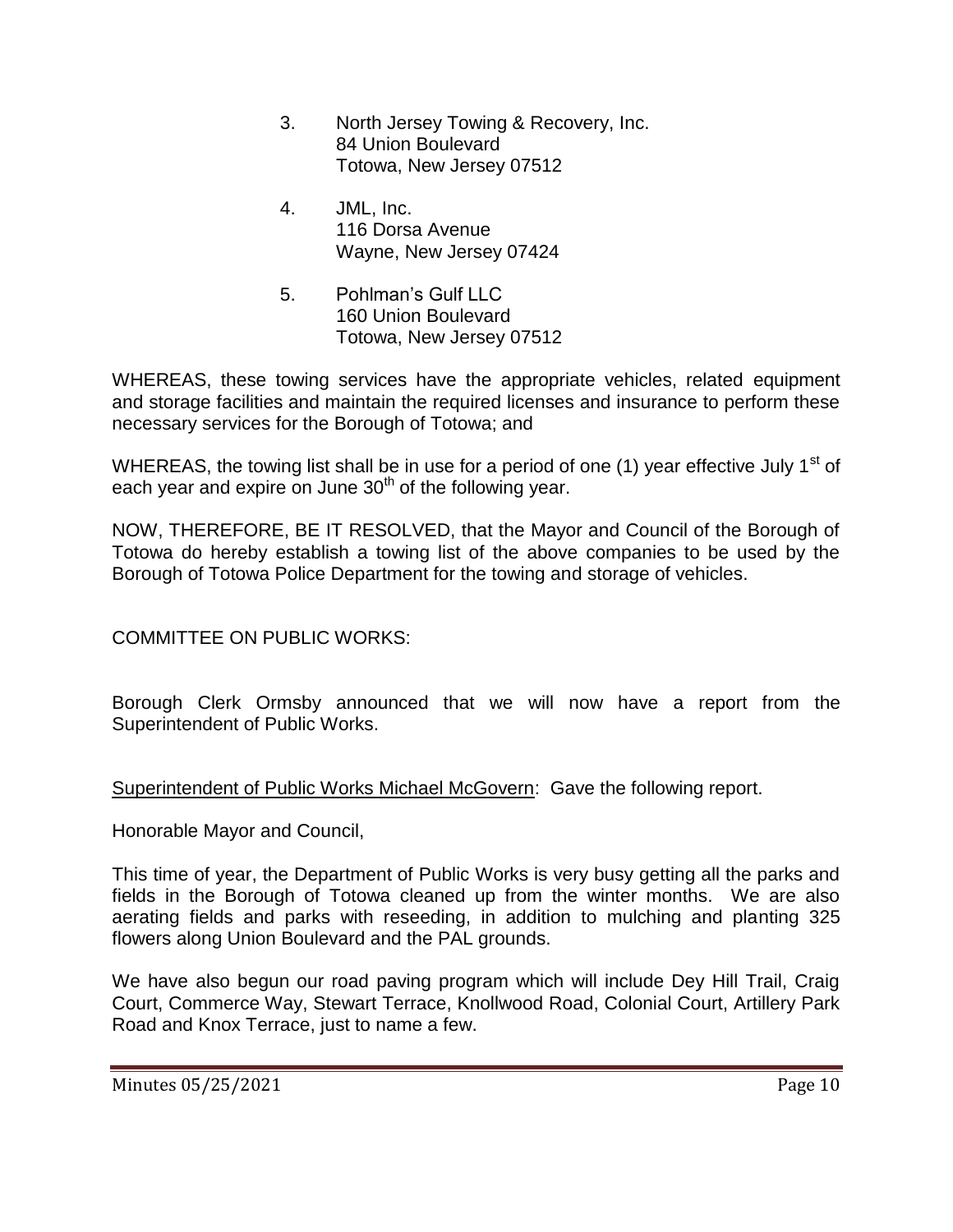Next month, we will begin our annual fire hydrant flushing program which consists of exercising and flushing approximately 515 fire hydrants throughout the borough.

Public Service is finished with their Phase 2 High Pressure Gas Main Project, which consisted of replacing old cast iron gas mains and installing plastic mains. The cast iron mains were prone to cracks and leaks. This project consisted of replacing approximately eight miles of pipe. PSE&G just finished paving all the roads they dug up while installing the gas mains.

In February, we ordered a new Ford F-550 Mason Dump Truck with plow and salter. In the past three years, we allotted monies in our budget to be able to purchase the truck without going out to bond. This new dump truck will be replacing a 2002 Dodge 3500 Mason Dump Truck.

We have been doing a lot of work at the town pool which includes, remodeling the bathrooms, replacing deteriorating block wall and pouring approximately 70 yards of concrete for the entrance and patio area.

There was a motion by Councilman Bucher, seconded by Councilman Palazzo to approve Payment Estimate No. 1 in the amount of \$225,469.51 to American Asphalt & Milling Services, LLC for the New Jersey Department Of Transportation Fiscal Year 2020 Municipal Aid Program Improvements To Craig Court, Dey Hill Trail And Commerce Way. On roll call vote, all members of the Youth Week Council present voted in the affirmative.

COMMITTEE ON ENGINEERING & PUBLIC PROPERTY:

Borough Clerk Ormsby announced that we will now have a report from the Municipal Engineer.

Borough Engineer Madison Baer: Gave the following report.

Honorable Mayor and Council,

Each year the State of New Jersey Department of Transportation provides municipal aid funding to municipalities throughout the state so they can construct transportation improvements in their home venues. The procedure begins with an application process. In our case, the Borough of Totowa selected several roads which needed to be repaved with crosswalks repainted and corner access ramps installed in compliance with the ADA (American Disabilities Act) so individuals in wheelchairs can ramp into the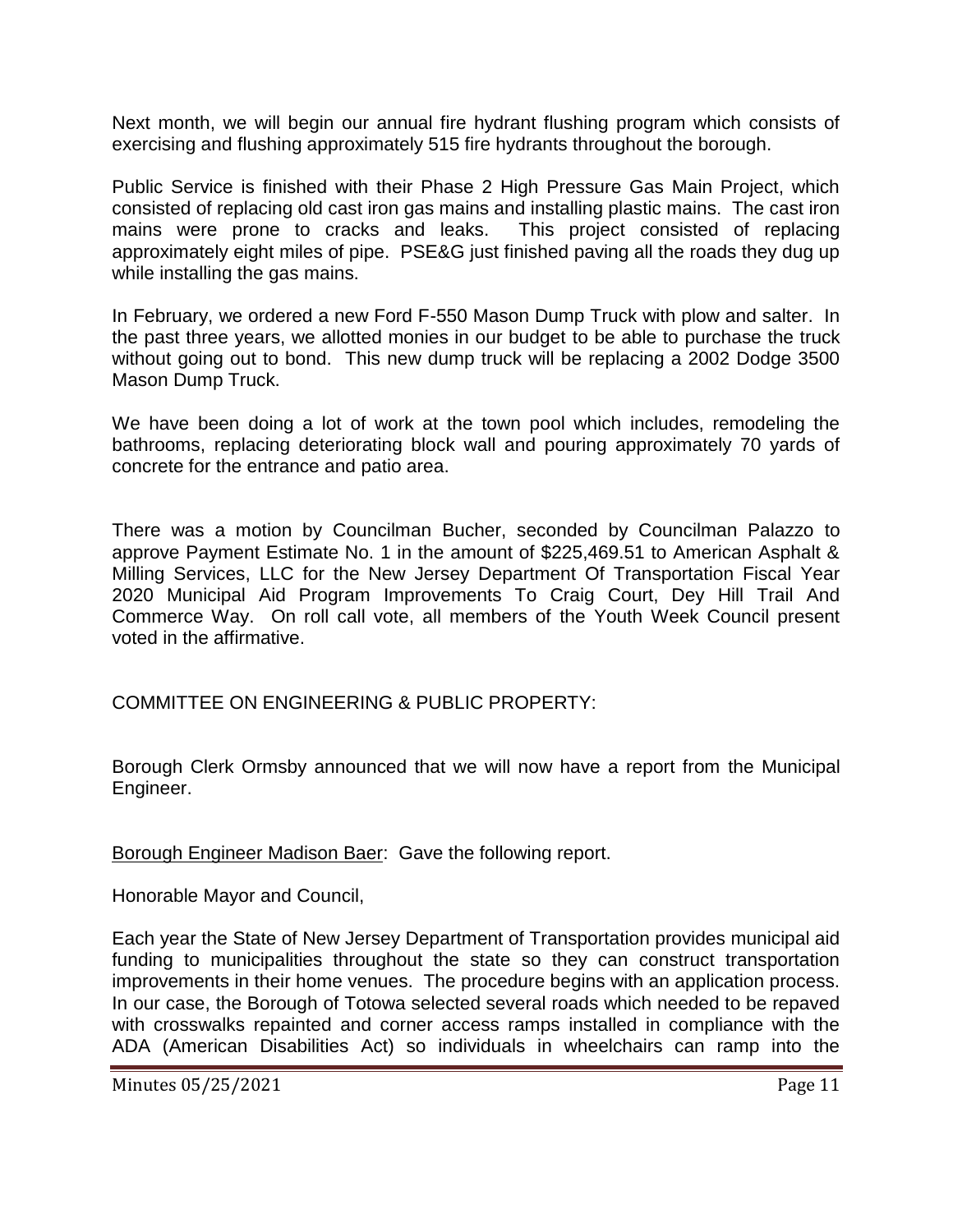crosswalk from the sidewalk without having to mount curbs. The Borough selects the roads they want to repair, and the engineer measures them to estimate the quantities needed to complete the work. Then the engineer assigns values to each of the necessary work items to develop a total cost estimate. The application is then submitted to the New Jersey Department of Transportation with the cost estimate and a location map. The Department of Transportation has a complex formula to give points to the application based on criteria that best satisfy the DOT's goals of improving transportation infrastructure. The roads that carry the most traffic, for instance, receive more points than roads with few cars. Along with many other comparative criteria each application is rated in a hierarchy that determines the share of available funding a project will receive.

This year Totowa will be paving Dey Hill Trail, Commerce Way and Craig Court for which we received a grant award of \$411,192.00. As the Borough Engineers, we prepared plans and specifications so eligible contractors could provide a price all based on the same work. None of the contractors can see the other's price until the designated day when everyone's bids are received and then all opened at the same time. The contractor with the lowest price wins the bid. If the price is acceptable the municipality awards the project to the low bidder and the engineer administers the project to ensure quality workmanship and fair payment.

There was a motion by Councilwoman Wynter, seconded by Councilwoman Porter to adopt the following Resolution Authorizing The Purchase And Installation Of A Virus Shielding Barrier System For The Borough Of Totowa Municipal Court Room. On roll call vote, all members of the Youth Week Council present voted in the affirmative.

# RESOLUTION NO. 60-2021

## RESOLUTION AUTHORIZING THE PURCHASE AND INSTALLATION OF A VIRUS SHIELDING BARRIER SYSTEM FOR THE BOROUGH OF TOTOWA MUNICIPAL COURT

WHEREAS, SARS-CoV-2 is the virus that causes Coronavirus Disease 19 ("Covid-19"), a contagious and at times fatal, respiratory disease; and

WHEREAS, by Executive Order No. 103 dated March 9, 2020, Governor Phil Murphy declared a Public Health Emergency and State of Emergency in the State of New Jersey in response to the Covid-19 outbreak; and

WHEREAS, by Executive Order No. 107 dated March 21, 2020, Governor Murphy further ordered that all residents of the State of New Jersey were to remain at home and closed all non-essential businesses; and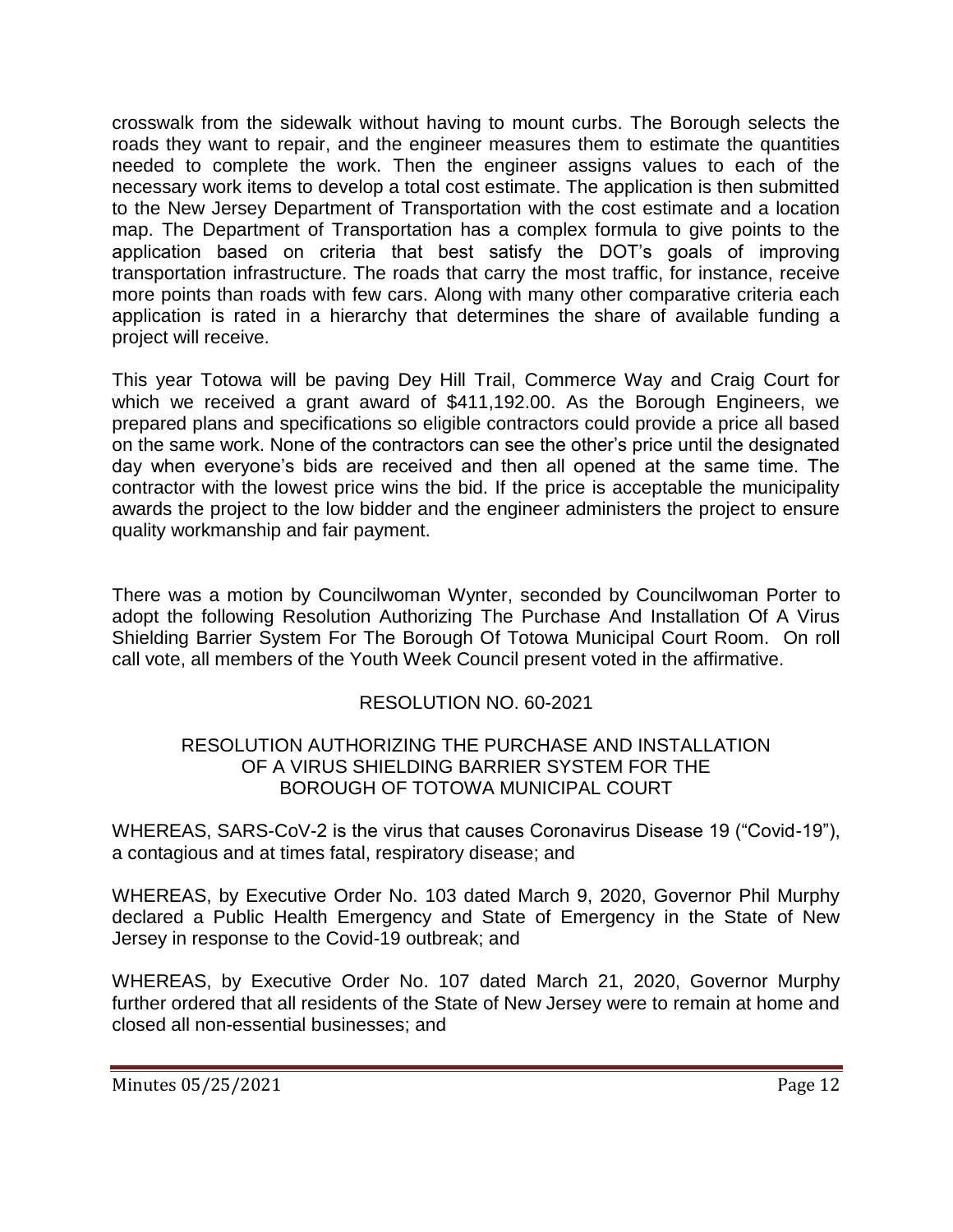WHEREAS, in accordance with Executive Order No. 107, the Mayor and Council of the Borough of Totowa directed the Borough of Totowa to close all municipal buildings to the public; and

WHEREAS, thereafter the Borough of Totowa undertook a hazard assessment and implemented infection control strategies and safe work practices to protect our workers from exposure to, and infection with Covid-19; and

WHEREAS, the Supreme Court of the State of New Jersey has also adopted Covid-19 Guidelines for each municipal court to follow which includes the installation of a Virus Shielding Barrier System for the Municipal Court; and

WHEREAS, AAA Metal & Glass, Inc., 786 East 27<sup>th</sup> Street, Paterson, New Jersey 07504 has submitted a proposal to provide the necessary labor and materials for the installation of virus shielding barrier system for the Borough of Totowa Municipal Court in the amount of \$6,840.00, a copy of which is on file in the office of the Municipal Clerk of the Borough of Totowa; and

WHEREAS, the Mayor and Council of the Borough of Totowa desire to authorize the installation of the virus shielding barrier system for the Municipal Court for the general health, safety and well-being of both the employees and residents of the Borough of Totowa; and

WHEREAS, the Mayor and Council of the Borough of Totowa further desire that these safety precautions be undertaken as soon as possible so that the virus shielding barrier systems are in place in order to allow the Borough of Totowa Municipal Court to re-open for in-person court sessions; and

WHEREAS, pursuant to N.J.S.A. 40A:11-5(1)(i), these safety measures and installation of protective barrier equipment constitutes extraordinary, unspecifiable services that may be authorized by the Borough of Totowa without public bidding.

NOW, THEREFORE, BE IT RESOLVED, that the Mayor and Council of the Borough of Totowa do hereby accept the proposal from AAA Metal & Glass, Inc. for the installation of the virus shielding barrier system for the Borough of Totowa Municipal Court in the amount of \$6,840.00.

BE IT FURTHER RESOLVED, that the Mayor and Council of the Borough of Totowa do hereby authorize the AAA Metal & Glass, Inc. to provide the labor and materials for the installation of the virus shielding barrier system as set forth in their proposal.